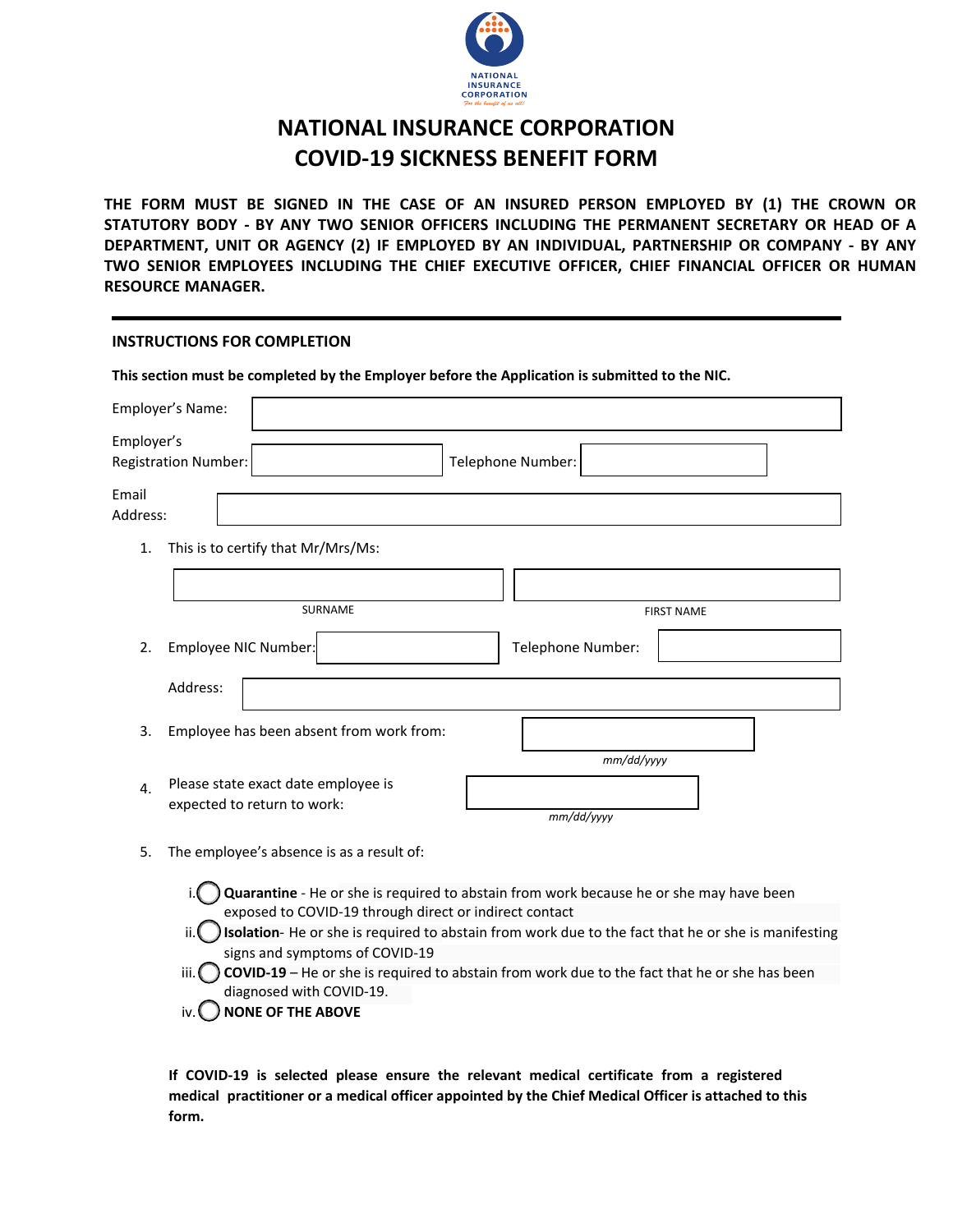6. Will the employee be receiving his/her full pay for the entire period of absence?:

| Yes ( | No l |
|-------|------|
|       |      |

If "YES" state the exact period that the employee will be receiving full pay:

|    | From                                                                               |  | to |            |
|----|------------------------------------------------------------------------------------|--|----|------------|
| 7. | mm/dd/yyyy<br>Is Applicant still employed?: Yes<br>If "NO" please state reason(s): |  | No | mm/dd/vvvv |
|    |                                                                                    |  |    |            |

#### **DECLARATION**

**I hereby certify that the above-captioned statements are true to the best of my knowledge and belief and I assume full responsibility as to their correctness. I also undertake to notify the National Insurance Corporation as soon as possible of the return of the employee to my employ.** 

| <b>REPRESENTATIVE #1:</b> |                   |
|---------------------------|-------------------|
|                           |                   |
| SURNAME                   | <b>FIRST NAME</b> |
| <b>POSITION:</b>          | <b>SIGNATURE:</b> |
|                           |                   |
| <b>REPRESENTATIVE #2:</b> |                   |
|                           |                   |
| SURNAME                   | <b>FIRST NAME</b> |
| <b>POSITION:</b>          | <b>SIGNATURE:</b> |
|                           |                   |
|                           |                   |
| <b>EMPLOYER'S STAMP:</b>  | DATE:             |
|                           | mm/dd/yyyy        |